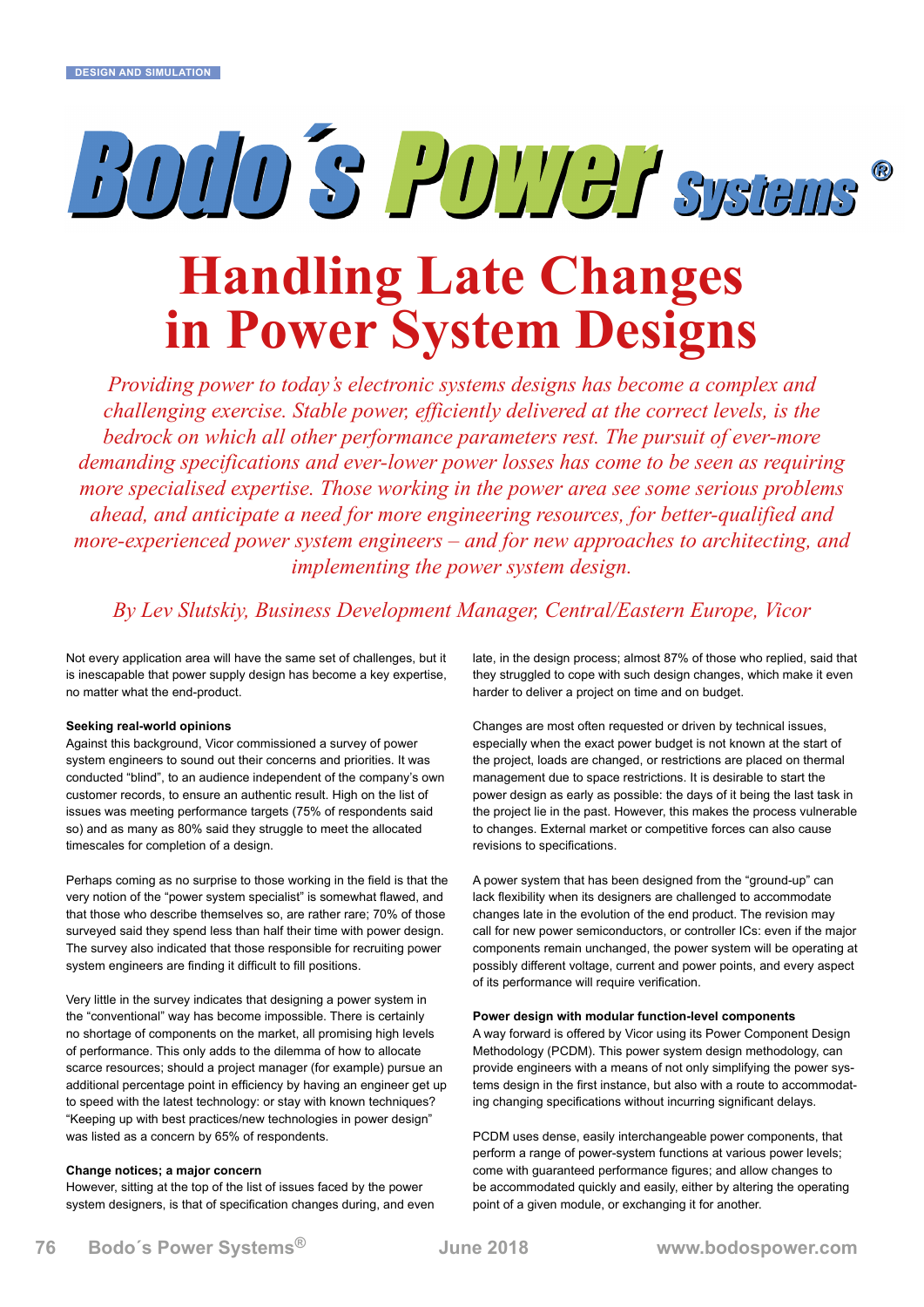#### **The Power System Designer (PSD)**

The entire methodology is supported by VICOR's Power System Designer (PSD), a powerful, easy to use on line tool, that allows engineers to enter their key power system specifications with the tool offering various architectures and power component selection based on lowest density, highest efficiency, lowest component count and lowest cost. Engineers can then select which of these system designs meets their needs and then go on to simulate their design using additional online tools. A designer embarking on a new power system design needs only to enter the power system's key input and output parameters into the Power System Designer to generate a complete power system design.

This design not only provides a robust and flexible power system architecture: it also dramatically reduces the size and weight of the power system. The solution occupied an area of 66.8 cm², and the use of proven modular components selected by the PSD tool, greatly reduced the design effort., The additional online simulation tools provided confidence that the entire system would operate within design parameters, with good end to end efficiency (80%).

#### **Scientific instrumentation**

In another recent project, a design team developing scientific instrumentation found that using the Power Component Design Methodology not only provided an optimized power system, but also helped



#### *Figure 1: Initial Power System for Robot*

Using proven power components with on line tools, increases power system design certainty; it also becomes much easier to accurately forecast the size and performance of power systems developed using this approach and to automatically change the design if new performance parameters are to be met. The following are real world examples of engineers utilizing the PCDM.

#### **Robotics**

One design challenge concerned a specialised robot: one that is employed by law enforcement and bomb disposal agencies to remotely inspect and defuse suspicious objects. For a unit that must be transported easily to where it is required, and that can make its way into possibly confined spaces, the smaller and lighter the robot can be made, the better it can perform. To this requirements list, was added the need to operate from AC mains power (universal) if available, or from either internal or external batteries. That is to say, from 115 or 230 VAC, or from 12 or 24V DC. In this case the development team were specialists in various aspects of design of the robotic system, but lacked in-depth experience in implementing a power system design. Their initial solution is shown in Figure 1.

When AC input is in use, the AIM/PFM combination – forms an isolated, AC/DC converter with power factor correction (PFC) providing a 24 VDC output. Alternatively, the 24 VDC supply is derived from batteries – via a filter block. Noise filtering is an important feature; the robot could be operating in an electrically-noisy environment, and it is essential that any such noise, that might disrupt operation, be kept out of the microcontroller and control circuitry. When AC power is in use, the AIM/PFM modules provide this filtering. The DCM module down-converts 24V to 12VDC, that directly powers the robot's motors; two ZVS (Zero Voltage Switching) regulator modules efficiently generate 3.3 and 5V rails to power the robot's control circuits.

to quickly accommodate changing specifications. The product under development used two sensors to make measurements for DNA analysis, and had previously been powered by a fan-cooled discrete based power system, which needed to provide 12V, 2.5V and 3.3V rails for the sensors as well as a 2.5V and two 3.3V rails for housekeeping functions. The total power requirement was around 200W.

Initial studies had envisaged a design using discrete devices. Re-casting the design in the Power Component paradigm using the online PSD tool, produced an immediate benefit; the size of the power system was reduced from 161 cm² to 64 cm², a saving of 60%. This was achieved, as set out in figure A, using an AIM, PFM and ZVS buck regulator Power Modules, that allow power system attributes such as level conversion, isolation and regulation. In this example, the AIM Component is providing off-line AC/DC rectification; the PFM block is providing an isolated, regulated voltage of 24V; the ZVS (zero-voltage switching), regulators further step-down to the point of load power rails.

#### **Extra power demanded**

During development, however, it became clear that an increase in throughput was required if the product was to remain competitive, and therefore it was decided to increase the number of sensors from two to four. This meant that the current demanded on all three sensor power rails doubled and the total power requirement increased from 200W to 350W, yet the size of the power system had to remain more or less the same.

Fortunately, the engineers at this company were able to use the Power Component Design Methodology to meet this late change in specification. By simply entering the new requirement into the PSD, the tool selected two additional ZVS Buck regulators used for each power rail, as depicted in Figure 3. The sensor power rails are the